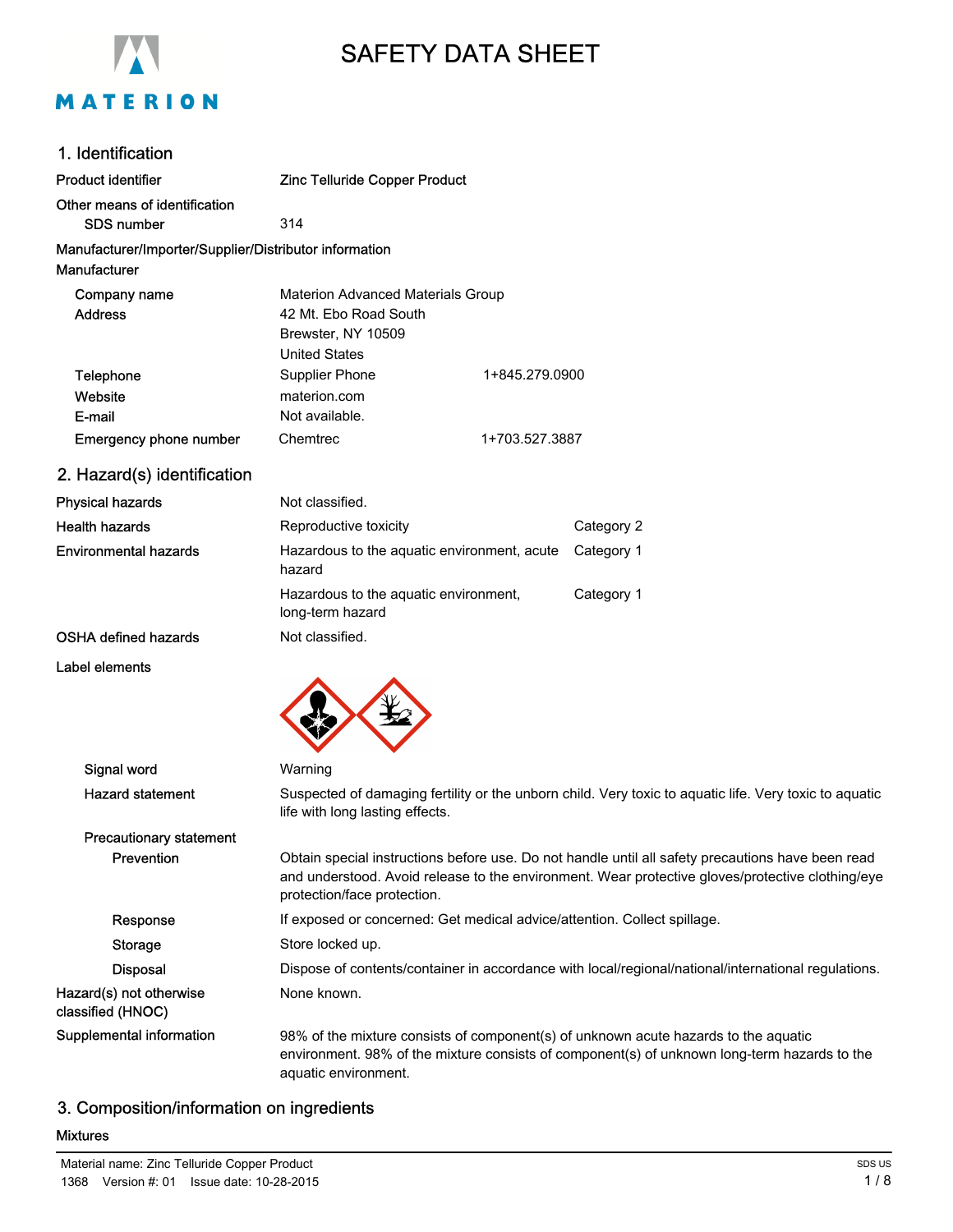| Chemical name         | Common name and synonyms | <b>CAS number</b> | %         |
|-----------------------|--------------------------|-------------------|-----------|
| Zinc Telluride (ZnTe) |                          | 1315-11-3         | $97 - 99$ |
| copper                |                          | 7440-50-8         | $1 - 3$   |

\*Designates that a specific chemical identity and/or percentage of composition has been withheld as a trade secret.

| 4. First-aid measures                                                        |                                                                                                                                                                                                                                                                                                                                 |
|------------------------------------------------------------------------------|---------------------------------------------------------------------------------------------------------------------------------------------------------------------------------------------------------------------------------------------------------------------------------------------------------------------------------|
| Inhalation                                                                   | Move to fresh air. Call a physician if symptoms develop or persist.                                                                                                                                                                                                                                                             |
| <b>Skin contact</b>                                                          | Wash off with soap and water. Get medical attention if irritation develops and persists.                                                                                                                                                                                                                                        |
| Eye contact                                                                  | Rinse with water. Get medical attention if irritation develops and persists.                                                                                                                                                                                                                                                    |
| Ingestion                                                                    | Rinse mouth. Get medical attention if symptoms occur.                                                                                                                                                                                                                                                                           |
| Most important<br>symptoms/effects, acute and<br>delayed                     | Direct contact with eyes may cause temporary irritation.                                                                                                                                                                                                                                                                        |
| Indication of immediate medical<br>attention and special treatment<br>needed | Provide general supportive measures and treat symptomatically. Keep victim under observation.<br>Symptoms may be delayed.                                                                                                                                                                                                       |
| <b>General information</b>                                                   | IF exposed or concerned: Get medical advice/attention. If you feel unwell, seek medical advice<br>(show the label where possible). Ensure that medical personnel are aware of the material(s)<br>involved, and take precautions to protect themselves. Show this safety data sheet to the doctor in<br>attendance.              |
| 5. Fire-fighting measures                                                    |                                                                                                                                                                                                                                                                                                                                 |
| Suitable extinguishing media                                                 | Water fog. Foam. Dry chemical powder. Carbon dioxide (CO2).                                                                                                                                                                                                                                                                     |
| Unsuitable extinguishing media                                               | Do not use water jet as an extinguisher, as this will spread the fire. Use class D extinguishing<br>agents, dry sand or sodium chloride on fire.                                                                                                                                                                                |
| Specific hazards arising from<br>the chemical                                | During fire, gases hazardous to health may be formed.                                                                                                                                                                                                                                                                           |
| Special protective equipment<br>and precautions for firefighters             | Self-contained breathing apparatus and full protective clothing must be worn in case of fire.                                                                                                                                                                                                                                   |
| Fire fighting<br>equipment/instructions                                      | Use water spray to cool unopened containers.                                                                                                                                                                                                                                                                                    |
| Specific methods                                                             | Use standard firefighting procedures and consider the hazards of other involved materials.                                                                                                                                                                                                                                      |
| <b>General fire hazards</b>                                                  | No unusual fire or explosion hazards noted.                                                                                                                                                                                                                                                                                     |
| 6. Accidental release measures                                               |                                                                                                                                                                                                                                                                                                                                 |
| Personal precautions, protective<br>equipment and emergency<br>procedures    | Keep unnecessary personnel away. Keep people away from and upwind of spill/leak. Wear<br>appropriate protective equipment and clothing during clean-up. Ensure adequate ventilation. Local<br>authorities should be advised if significant spillages cannot be contained. For personal protection,<br>see section 8 of the SDS. |
| Methods and materials for<br>containment and cleaning up                     | Prevent entry into waterways, sewer, basements or confined areas. Stop the flow of material, if this<br>is without risk. Dike far ahead of spill for later disposal. Following product recovery, flush area with<br>water. For waste disposal, see section 13 of the SDS.                                                       |
| <b>Environmental precautions</b>                                             | Avoid release to the environment. Inform appropriate managerial or supervisory personnel of all<br>environmental releases. Prevent further leakage or spillage if safe to do so. Avoid discharge into<br>drains, water courses or onto the ground.                                                                              |
| 7. Handling and storage                                                      |                                                                                                                                                                                                                                                                                                                                 |
| Precautions for safe handling                                                | Obtain special instructions before use. Do not handle until all safety precautions have been read<br>and understood. Provide adequate ventilation. Avoid prolonged exposure. Pregnant or<br>breastfeeding women must not handle this product. Should be handled in closed systems, if                                           |

Observe good industrial hygiene practices.

possible. Wear appropriate personal protective equipment. Avoid release to the environment.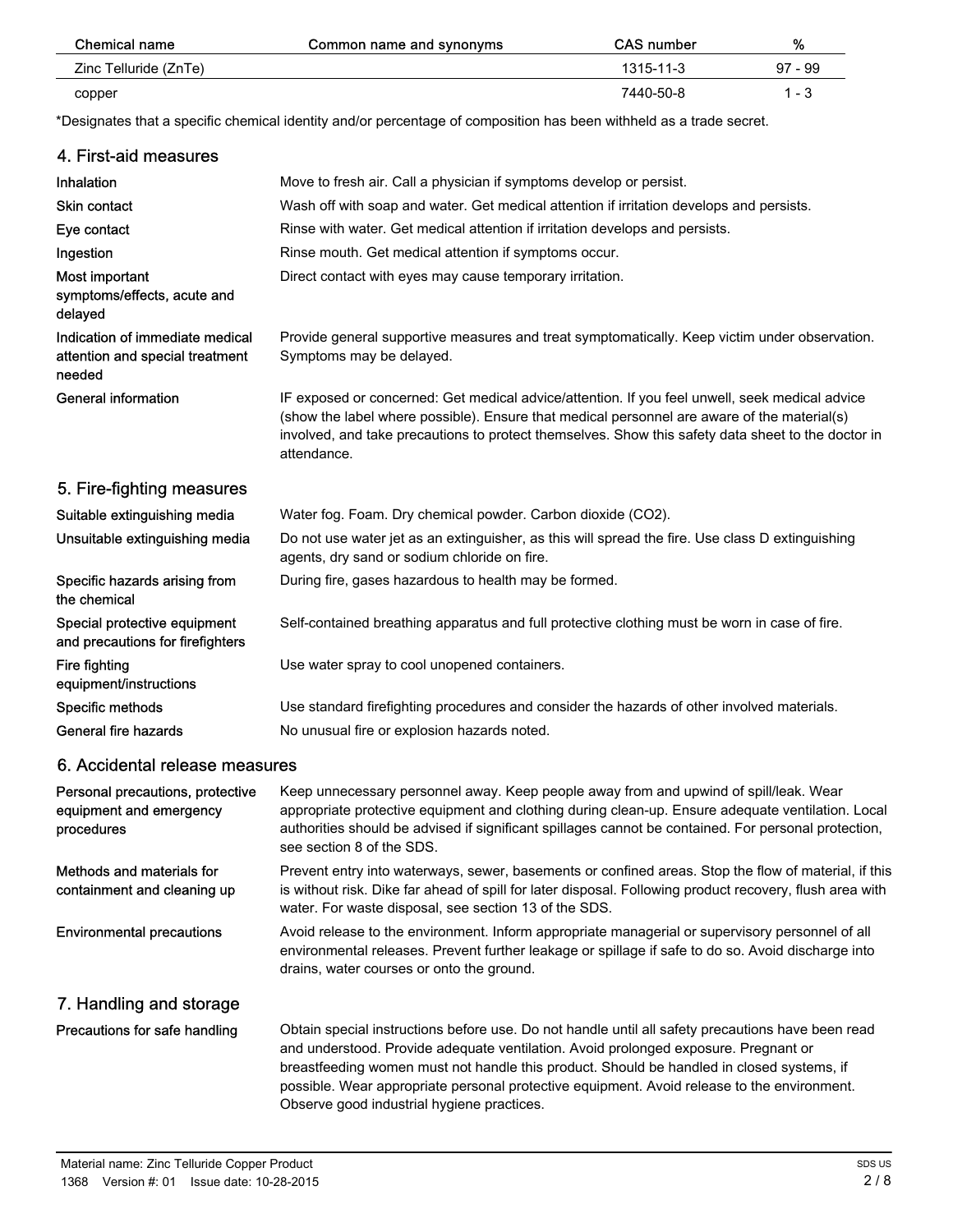Store locked up. Store in original tightly closed container. Store away from incompatible materials (see Section 10 of the SDS).

## 8. Exposure controls/personal protection

#### Occupational exposure limits

#### US. OSHA Table Z-1 Limits for Air Contaminants (29 CFR 1910.1000)

| Components                                    | <b>Type</b>                                                                                                                                                                                                                 | Value                            | Form                    |
|-----------------------------------------------|-----------------------------------------------------------------------------------------------------------------------------------------------------------------------------------------------------------------------------|----------------------------------|-------------------------|
| copper (CAS 7440-50-8)                        | PEL                                                                                                                                                                                                                         | 1 $mg/m3$                        | Dust and mist.<br>Fume. |
| Zinc Telluride (ZnTe) (CAS<br>$1315 - 11 - 3$ | PEL                                                                                                                                                                                                                         | $0.1$ mg/m $3$<br>$0.1$ mg/m $3$ |                         |
| <b>US. ACGIH Threshold Limit Values</b>       |                                                                                                                                                                                                                             |                                  |                         |
| Components                                    | <b>Type</b>                                                                                                                                                                                                                 | Value                            |                         |
| Zinc Telluride (ZnTe) (CAS<br>$1315 - 11 - 3$ | <b>TWA</b>                                                                                                                                                                                                                  | $0.1$ mg/m $3$                   |                         |
| US, NIOSH: Pocket Guide to Chemical Hazards   |                                                                                                                                                                                                                             |                                  |                         |
| Components                                    | Type                                                                                                                                                                                                                        | Value                            | Form                    |
| copper (CAS 7440-50-8)                        | TWA                                                                                                                                                                                                                         | 1 mg/m $3$                       | Dust and mist.          |
| Zinc Telluride (ZnTe) (CAS<br>$1315 - 11 - 3$ | <b>TWA</b>                                                                                                                                                                                                                  | $0.1$ mg/m $3$                   |                         |
|                                               | US. California Code of Regulations, Title 8, Section 5155. Airborne Contaminants                                                                                                                                            |                                  |                         |
| Components                                    | Type                                                                                                                                                                                                                        | Value                            | Form                    |
| copper (CAS 7440-50-8)                        | PEL                                                                                                                                                                                                                         | 1 $mg/m3$                        | Dust and mist.          |
|                                               |                                                                                                                                                                                                                             | $0.1$ mg/m $3$                   | Fume.                   |
| Zinc Telluride (ZnTe) (CAS<br>$1315 - 11 - 3$ | PEL                                                                                                                                                                                                                         | $0.1$ mg/m $3$                   |                         |
| <b>Biological limit values</b>                | No biological exposure limits noted for the ingredient(s).                                                                                                                                                                  |                                  |                         |
| <b>Control parameters</b>                     | Follow standard monitoring procedures.                                                                                                                                                                                      |                                  |                         |
|                                               | Individual protection measures, such as personal protective equipment                                                                                                                                                       |                                  |                         |
| Eye/face protection                           | If contact is likely, safety glasses with side shields are recommended.                                                                                                                                                     |                                  |                         |
| Skin protection                               |                                                                                                                                                                                                                             |                                  |                         |
| Hand protection                               | Wear appropriate chemical resistant gloves. Suitable gloves can be recommended by the glove<br>supplier.                                                                                                                    |                                  |                         |
| Other                                         | Use of an impervious apron is recommended.                                                                                                                                                                                  |                                  |                         |
| <b>Respiratory protection</b>                 | In case of insufficient ventilation, wear suitable respiratory equipment.                                                                                                                                                   |                                  |                         |
| <b>Thermal hazards</b>                        | Wear appropriate thermal protective clothing, when necessary.                                                                                                                                                               |                                  |                         |
| General hygiene considerations                | Always observe good personal hygiene measures, such as washing after handling the material<br>and before eating, drinking, and/or smoking. Routinely wash work clothing and protective<br>equipment to remove contaminants. |                                  |                         |

#### 9. Physical and chemical properties

# Appearance Physical state Solid. Form Solid. Color Not available. Odor Not applicable. Odor threshold Not available. pH Not available. Melting point/freezing point 1981.4 °F (1083 °C) estimated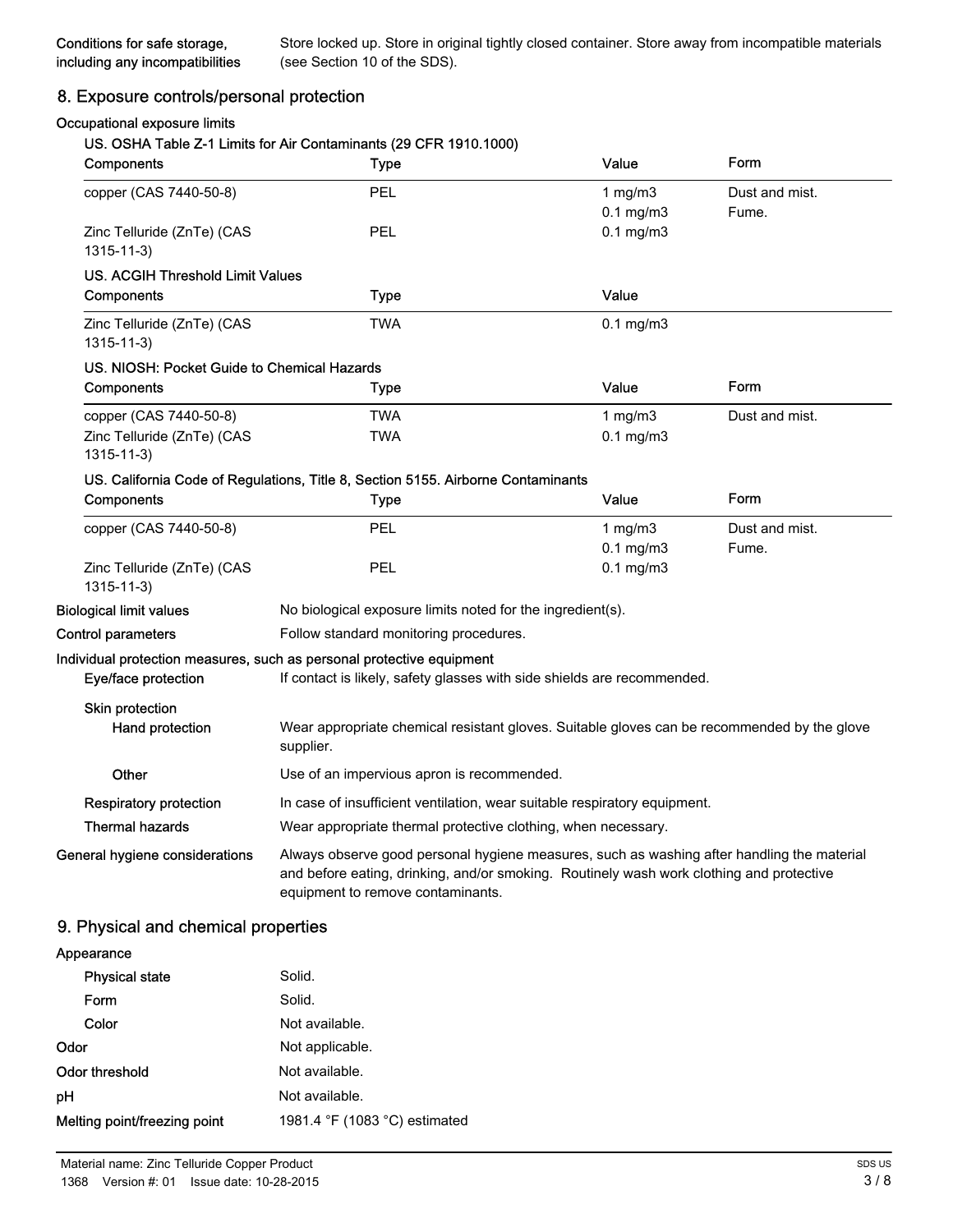| Initial boiling point and boiling<br>range        | 4703 °F (2595 °C) estimated                                                                   |
|---------------------------------------------------|-----------------------------------------------------------------------------------------------|
| Flash point                                       | Not available.                                                                                |
| <b>Evaporation rate</b>                           | Not available.                                                                                |
| Flammability (solid, gas)                         | Not available.                                                                                |
| Upper/lower flammability or explosive limits      |                                                                                               |
| <b>Flammability limit - lower</b><br>(%)          | Not available.                                                                                |
| Flammability limit - upper<br>(%)                 | Not available.                                                                                |
| Explosive limit - lower (%)                       | Not available.                                                                                |
| Explosive limit - upper (%)                       | Not available.                                                                                |
| Vapor pressure                                    | 0.00001 hPa estimated                                                                         |
| Vapor density                                     | Not available.                                                                                |
| <b>Relative density</b>                           | Not available.                                                                                |
| Solubility(ies)                                   |                                                                                               |
| Solubility (water)                                | Not available.                                                                                |
| <b>Partition coefficient</b><br>(n-octanol/water) | Not available.                                                                                |
| Auto-ignition temperature                         | Not applicable.                                                                               |
| <b>Decomposition temperature</b>                  | Not available.                                                                                |
| <b>Viscosity</b>                                  | Not available.                                                                                |
| Other information                                 |                                                                                               |
| Density                                           | 8.94 g/cm3 estimated                                                                          |
| <b>Explosive properties</b>                       | Not explosive.                                                                                |
| <b>Oxidizing properties</b>                       | Not oxidizing.                                                                                |
| Specific gravity                                  | 8.94 estimated                                                                                |
| 10. Stability and reactivity                      |                                                                                               |
| Reactivity                                        | The product is stable and non-reactive under normal conditions of use, storage and transport. |
| <b>Chemical stability</b>                         | Material is stable under normal conditions.                                                   |
| Possibility of hazardous<br>reactions             | No dangerous reaction known under conditions of normal use.                                   |
| <b>Conditions to avoid</b>                        | Contact with incompatible materials.                                                          |
| Incompatible materials                            | Strong oxidizing agents.                                                                      |
| Hazardous decomposition<br>products               | No hazardous decomposition products are known.                                                |
| 11. Toxicological information                     |                                                                                               |
| Information on likely routes of exposure          |                                                                                               |
| Inhalation                                        | Prolonged inhalation may be harmful.                                                          |
| <b>Skin contact</b>                               | No adverse effects due to skin contact are expected.                                          |
| Eye contact                                       | Direct contact with eyes may cause temporary irritation.                                      |
| Ingestion                                         | Expected to be a low ingestion hazard.                                                        |
| Symptoms related to the<br>physical, chemical and | Direct contact with eyes may cause temporary irritation.                                      |

toxicological characteristics

#### Information on toxicological effects

#### Acute toxicity **Not available.**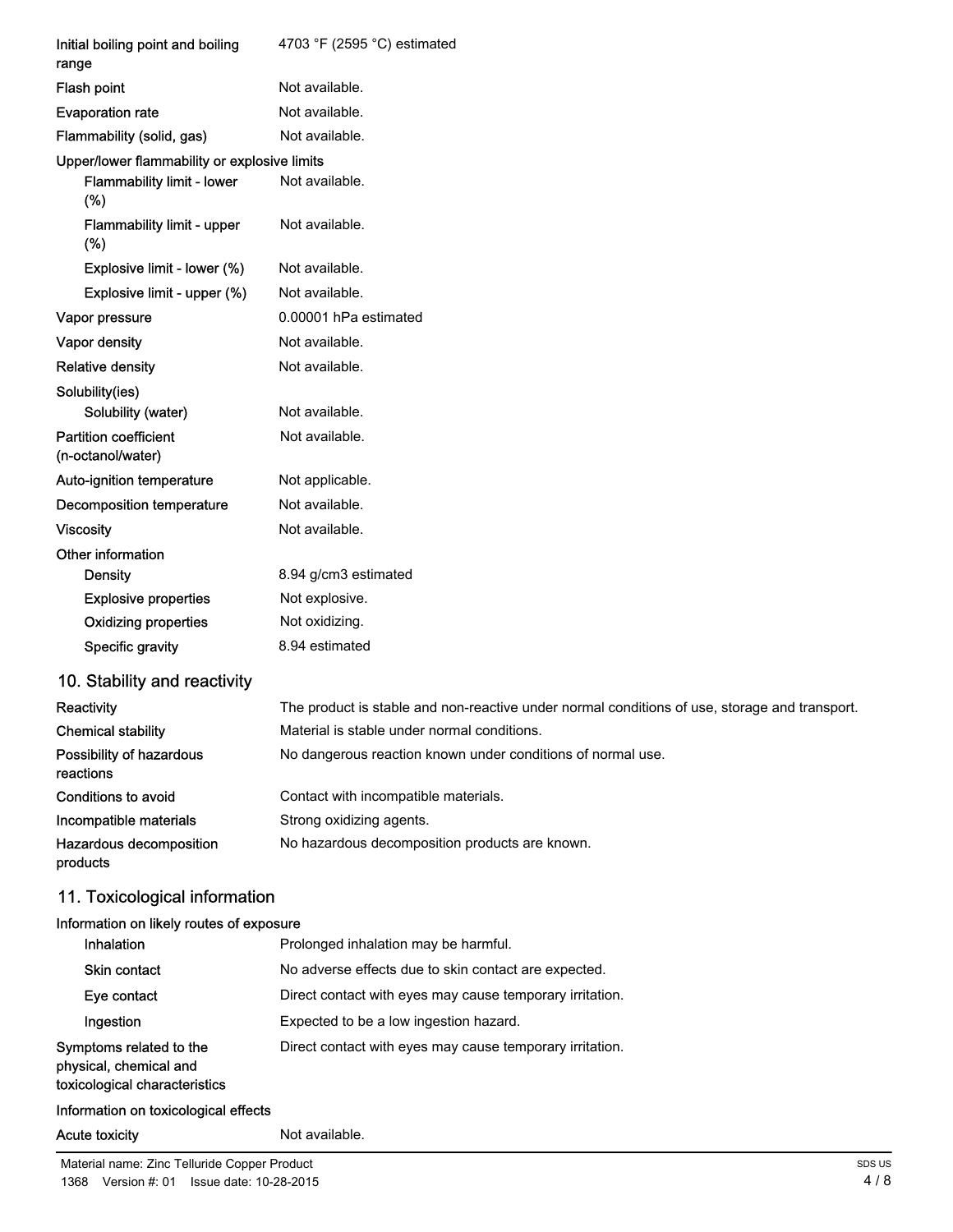| Skin corrosion/irritation                             | Prolonged skin contact may cause temporary irritation.                                                              |
|-------------------------------------------------------|---------------------------------------------------------------------------------------------------------------------|
| Serious eye damage/eye<br>irritation                  | Direct contact with eyes may cause temporary irritation.                                                            |
| Respiratory or skin sensitization                     |                                                                                                                     |
| Respiratory sensitization                             | Not a respiratory sensitizer.                                                                                       |
| Skin sensitization                                    | This product is not expected to cause skin sensitization.                                                           |
| Germ cell mutagenicity                                | No data available to indicate product or any components present at greater than 0.1% are<br>mutagenic or genotoxic. |
| Carcinogenicity                                       | This product is not considered to be a carcinogen by IARC, ACGIH, NTP, or OSHA.                                     |
|                                                       | US. OSHA Specifically Regulated Substances (29 CFR 1910.1001-1050)                                                  |
| Not listed.                                           |                                                                                                                     |
| Reproductive toxicity                                 | Suspected of damaging fertility or the unborn child.                                                                |
| Specific target organ toxicity -<br>single exposure   | Not classified.                                                                                                     |
| Specific target organ toxicity -<br>repeated exposure | Not classified.                                                                                                     |
| <b>Aspiration hazard</b>                              | Not an aspiration hazard.                                                                                           |
| <b>Chronic effects</b>                                | Prolonged inhalation may be harmful.                                                                                |

# 12. Ecological information

Ecotoxicity **Ecotoxicity** Very toxic to aquatic life with long lasting effects.

| Product                       |                  | <b>Species</b>                                                      | <b>Test Results</b>               |
|-------------------------------|------------------|---------------------------------------------------------------------|-----------------------------------|
| Zinc Telluride Copper Product |                  |                                                                     |                                   |
| <b>Aquatic</b>                |                  |                                                                     |                                   |
| Crustacea                     | EC <sub>50</sub> | Daphnia                                                             | 7.997 mg/l, 48 hours estimated    |
| Fish                          | LC50             | Fish                                                                | 126.3673 mg/l, 96 hours estimated |
| Components                    |                  | <b>Species</b>                                                      | <b>Test Results</b>               |
| copper (CAS 7440-50-8)        |                  |                                                                     |                                   |
| <b>Aquatic</b>                |                  |                                                                     |                                   |
| Crustacea                     | EC <sub>50</sub> | Water flea (Daphnia magna)                                          | 0.036 mg/l, 48 hours              |
| <b>Fish</b>                   | LC50             | Fathead minnow (Pimephales promelas) 0.0319 - 0.0544 mg/l, 96 hours |                                   |

\* Estimates for product may be based on additional component data not shown.

| Persistence and degradability    | No data is available on the degradability of this product.                                                                                                                                 |
|----------------------------------|--------------------------------------------------------------------------------------------------------------------------------------------------------------------------------------------|
| <b>Bioaccumulative potential</b> | No data available.                                                                                                                                                                         |
| Mobility in soil                 | No data available.                                                                                                                                                                         |
| Other adverse effects            | No other adverse environmental effects (e.g. ozone depletion, photochemical ozone creation<br>potential, endocrine disruption, global warming potential) are expected from this component. |

# 13. Disposal considerations

| <b>Disposal instructions</b> | Collect and reclaim or dispose in sealed containers at licensed waste disposal site. Do not allow<br>this material to drain into sewers/water supplies. Do not contaminate ponds, waterways or ditches<br>with chemical or used container. Dispose of contents/container in accordance with<br>local/regional/national/international regulations. |
|------------------------------|---------------------------------------------------------------------------------------------------------------------------------------------------------------------------------------------------------------------------------------------------------------------------------------------------------------------------------------------------|
| Local disposal regulations   | Dispose in accordance with all applicable regulations.                                                                                                                                                                                                                                                                                            |
| Hazardous waste code         | The waste code should be assigned in discussion between the user, the producer and the waste<br>disposal company.                                                                                                                                                                                                                                 |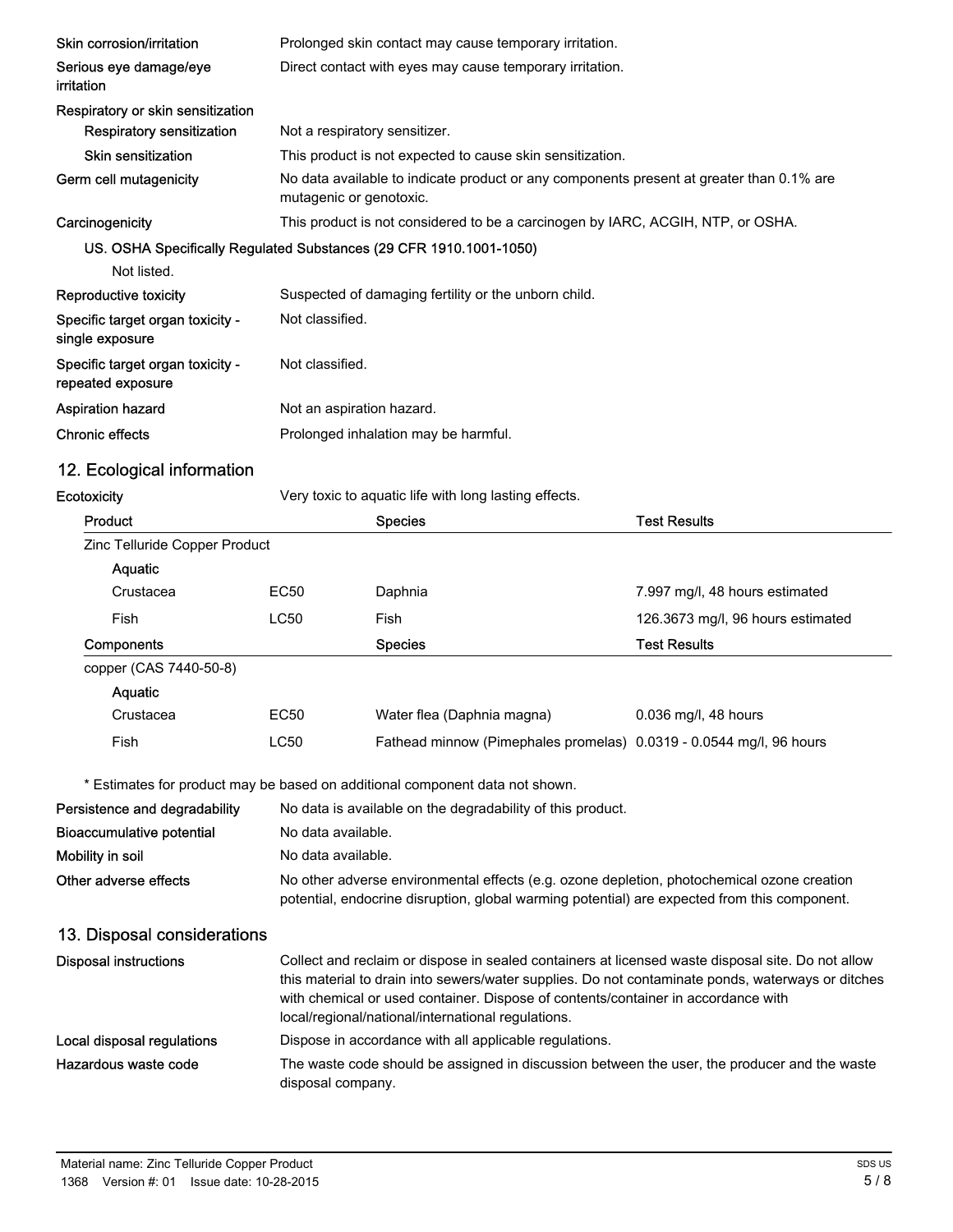| Waste from residues / unused<br>products | Dispose of in accordance with local regulations. Empty containers or liners may retain some<br>product residues. This material and its container must be disposed of in a safe manner (see:<br>Disposal instructions). |
|------------------------------------------|------------------------------------------------------------------------------------------------------------------------------------------------------------------------------------------------------------------------|
| Contaminated packaging                   | Since emptied containers may retain product residue, follow label warnings even after container is<br>emptied. Empty containers should be taken to an approved waste handling site for recycling or<br>disposal.       |
| .                                        |                                                                                                                                                                                                                        |

# 14. Transport information

# DOT

| <b>UN number</b>                | <b>UN3288</b>                                                            |  |  |
|---------------------------------|--------------------------------------------------------------------------|--|--|
| UN proper shipping name         | Toxic solid, inorganic, n.o.s. (Zinc Telluride (ZnTe))                   |  |  |
| Transport hazard class(es)      |                                                                          |  |  |
| <b>Class</b>                    | $6.1$ (PGIII)                                                            |  |  |
| Subsidiary risk                 |                                                                          |  |  |
| Label(s)                        | 6.1                                                                      |  |  |
| Packing group                   | Ш                                                                        |  |  |
| Special precautions for user    | Read safety instructions, SDS and emergency procedures before handling.  |  |  |
| <b>Special provisions</b>       | IB8, IP3, T1, TP33                                                       |  |  |
| Packaging exceptions            | 153                                                                      |  |  |
| Packaging non bulk              | 213                                                                      |  |  |
| Packaging bulk                  | 240                                                                      |  |  |
| <b>IATA</b>                     |                                                                          |  |  |
| UN number                       | <b>UN3288</b>                                                            |  |  |
| UN proper shipping name         | Toxic solid, inorganic, n.o.s. (Zinc Telluride (ZnTe))                   |  |  |
| Transport hazard class(es)      |                                                                          |  |  |
| <b>Class</b>                    | 6.1(PGIII)                                                               |  |  |
| Subsidiary risk                 |                                                                          |  |  |
| Packing group                   | Ш                                                                        |  |  |
| <b>Environmental hazards</b>    | Yes                                                                      |  |  |
| <b>ERG Code</b>                 | 6L                                                                       |  |  |
| Special precautions for user    | Read safety instructions, SDS and emergency procedures before handling.  |  |  |
| Other information               |                                                                          |  |  |
| Passenger and cargo<br>aircraft | Allowed.                                                                 |  |  |
| Cargo aircraft only             | Allowed.                                                                 |  |  |
| <b>IMDG</b>                     |                                                                          |  |  |
| UN number                       | <b>UN3288</b>                                                            |  |  |
| UN proper shipping name         | TOXIC SOLID, INORGANIC, N.O.S. (Zinc Telluride (ZnTe)), MARINE POLLUTANT |  |  |
| Transport hazard class(es)      |                                                                          |  |  |
| <b>Class</b>                    | 6.1(PGIII)                                                               |  |  |
| Subsidiary risk                 |                                                                          |  |  |
| Packing group                   | Ш                                                                        |  |  |
| <b>Environmental hazards</b>    |                                                                          |  |  |
| Marine pollutant                | Yes                                                                      |  |  |
| <b>EmS</b>                      | F-A, S-A                                                                 |  |  |
| Special precautions for user    | Read safety instructions, SDS and emergency procedures before handling.  |  |  |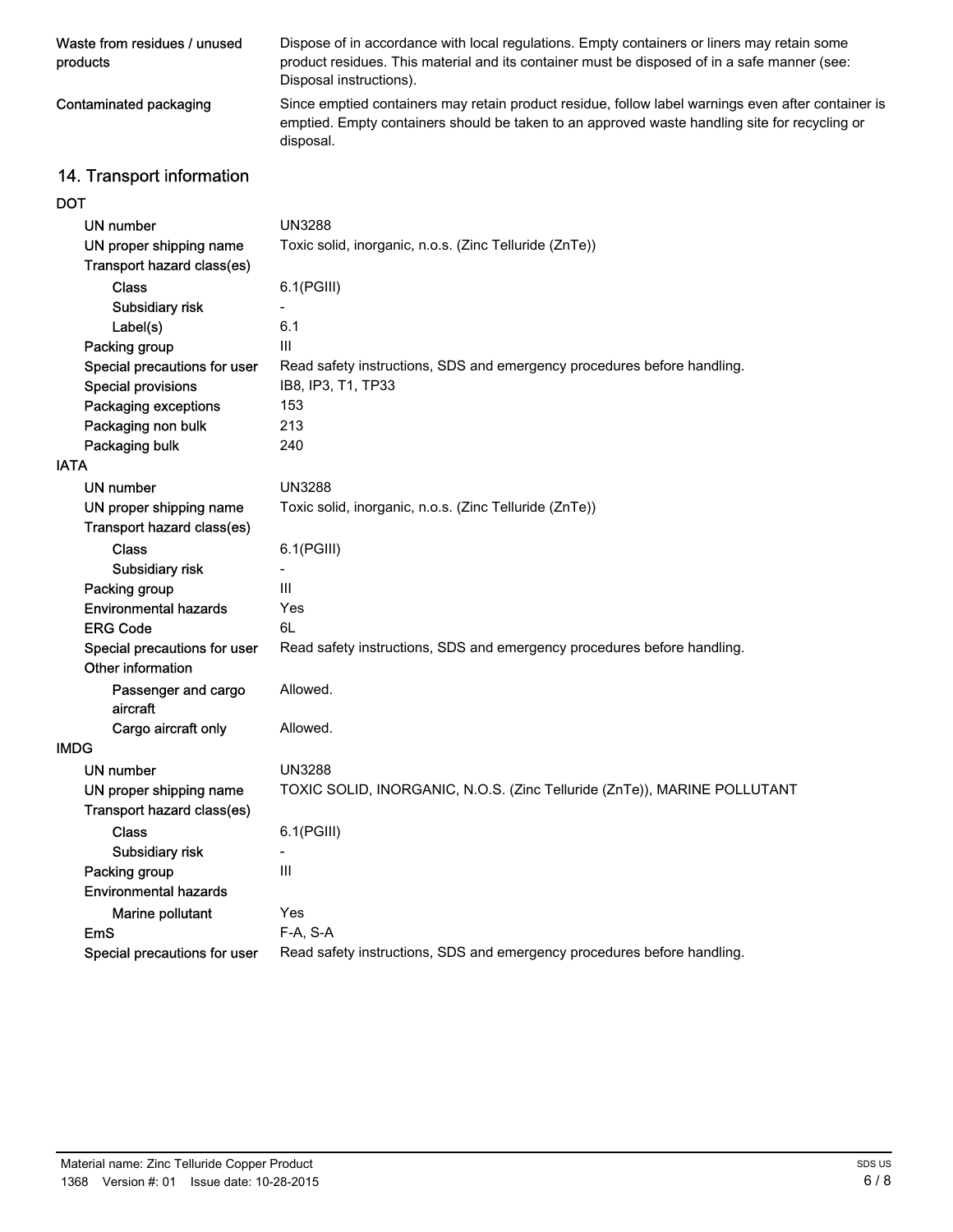



General information **IMDG** Regulated Marine Pollutant.

#### 15. Regulatory information

| US federal regulations |  |
|------------------------|--|
|------------------------|--|

This product is a "Hazardous Chemical" as defined by the OSHA Hazard Communication Standard, 29 CFR 1910.1200.

#### TSCA Section 12(b) Export Notification (40 CFR 707, Subpt. D)

Not regulated.

#### CERCLA Hazardous Substance List (40 CFR 302.4)

copper (CAS 7440-50-8) Listed. Zinc Telluride (ZnTe) (CAS 1315-11-3) Listed.

US. OSHA Specifically Regulated Substances (29 CFR 1910.1001-1050)

Not listed.

Hazard categories

# Superfund Amendments and Reauthorization Act of 1986 (SARA)

| Immediate Hazard - No  |  |  |  |
|------------------------|--|--|--|
| Delayed Hazard - Yes   |  |  |  |
| Fire Hazard - No       |  |  |  |
| Pressure Hazard - No   |  |  |  |
| Reactivity Hazard - No |  |  |  |

# SARA 302 Extremely hazardous substance

Not listed.

#### SARA 311/312 Hazardous No chemical

# SARA 313 (TRI reporting)

| Chemical name         | <b>CAS number</b> | % by wt. |  |
|-----------------------|-------------------|----------|--|
| Zinc Telluride (ZnTe) | 1315-11-3         | 97 - 99  |  |